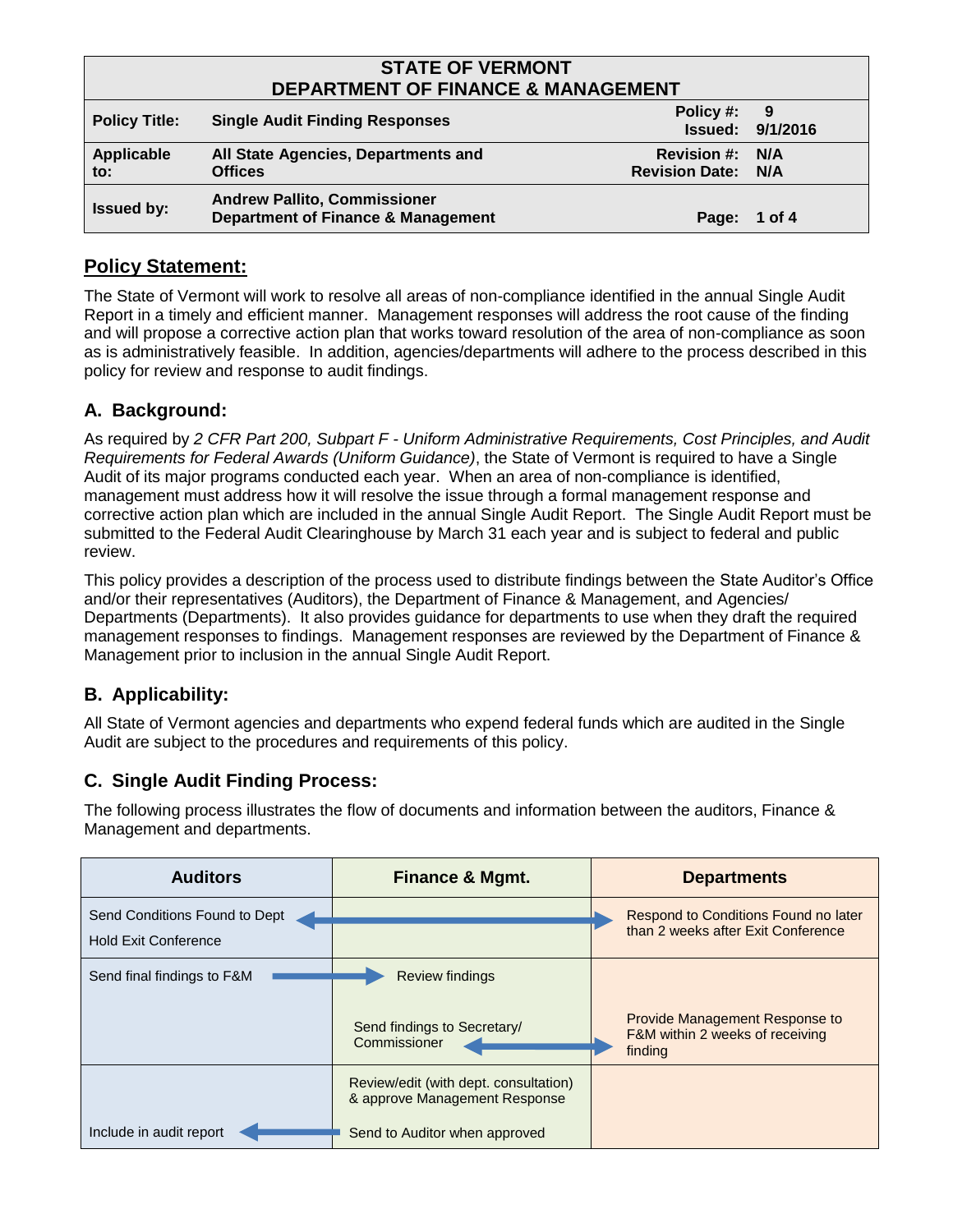# **STATE OF VERMONT DEPARTMENT OF FINANCE & MANAGEMENT**

| DEFARTIVIENT OF FINANCE & MANAGEMENT |                                                                                      |                                                     |                         |
|--------------------------------------|--------------------------------------------------------------------------------------|-----------------------------------------------------|-------------------------|
| <b>Policy Title:</b>                 | <b>Single Audit Finding Responses</b>                                                | Policy #: 9                                         | <b>Issued: 9/1/2016</b> |
| Applicable<br>to:                    | All State Agencies, Departments and<br><b>Offices</b>                                | <b>Revision #: N/A</b><br><b>Revision Date: N/A</b> |                         |
| <b>Issued by:</b>                    | <b>Andrew Pallito, Commissioner</b><br><b>Department of Finance &amp; Management</b> | Page: 2 of 4                                        |                         |

- 1. Exit conferences will be conducted for each program after the auditors have completed field work. Prior to the exit conference, the "conditions found" portion of each potential audit finding will be sent to the department for review and resolution.
	- Departmental staff should review each potential finding and endeavor to provide the auditors with the data or information needed to resolve the issue as soon as possible. In order to be considered by the auditors, available information must be provided to them **no later than two weeks after the exit conference**, but ideally it will be provided prior to the exit conference.
	- After the two-week window has expired, the official finding will be issued to Finance & Management and further information to resolve the finding will no longer be accepted. **This timeline will be strictly enforced**.
- 2. Finance & Management will review the final findings and distribute them to departments for management's response.
	- Findings will be sent by Finance & Management to both the Secretary/Commissioner and a key contact in the department who is responsible for coordinating management responses for the department.
	- If a department has multiple programs being audited, findings for each program will be distributed separately as soon as they are available which will be at various times throughout the remainder of the audit.
- 3. Departments will have **two weeks** to respond to the findings.
	- Management responses should be submitted directly by the Secretary/Commissioner via email to [VISION.CAFR@vermont.gov](mailto:VISION.CAFR@vermont.gov) **within two weeks** of receipt of the finding. **This timeline will be strictly enforced.**
		- $\circ$  Submission by the Secretary/Commissioner acknowledges their awareness of the issue, and indicates their full support of the resources necessary to carry out the corrective action described within the timeframe identified.
		- o Submission of management responses by a delegate (i.e., "on behalf of") is not allowed.
		- $\circ$  Responses must be in a Word document in the format provided in the finding and be in accordance with the guidelines in the [Management Response Guidelines](#page-2-0) section below.
		- $\circ$  Finance & Management will work with the key contact in the department to finalize all responses before they are submitted to the auditors. Significant changes will require reapproval by the Secretary/Commissioner.
		- o Departments shall not submit management responses directly to the auditors.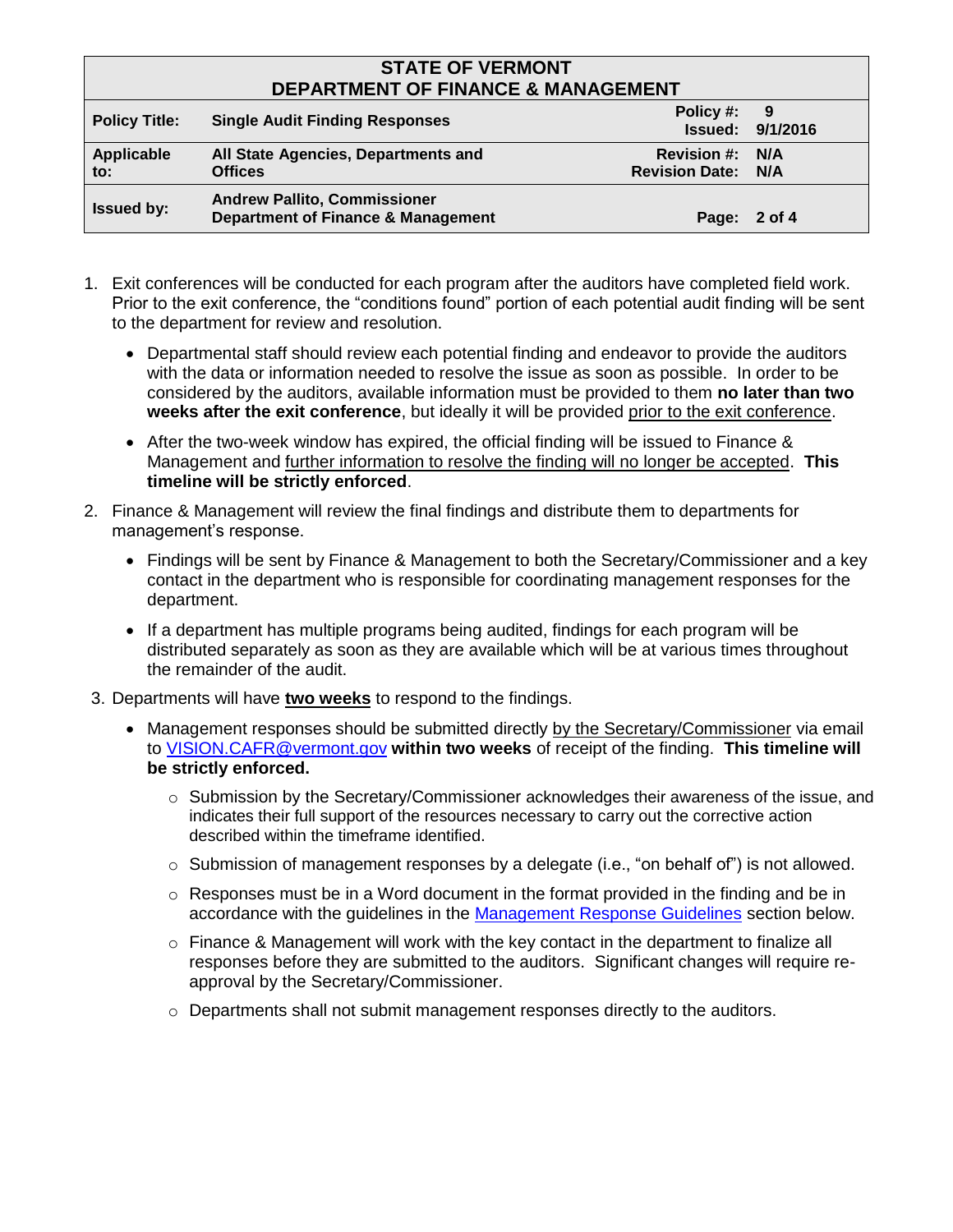# **STATE OF VERMONT DEPARTMENT OF FINANCE & MANAGEMENT**

| PLI ANTIJILINI VI TIINAINVE & IJIANAVEIJIEN I |                                                                                      |                                                     |                                |
|-----------------------------------------------|--------------------------------------------------------------------------------------|-----------------------------------------------------|--------------------------------|
| <b>Policy Title:</b>                          | <b>Single Audit Finding Responses</b>                                                | Policy #:                                           | - 9<br><b>Issued: 9/1/2016</b> |
| Applicable<br>to:                             | All State Agencies, Departments and<br><b>Offices</b>                                | <b>Revision #: N/A</b><br><b>Revision Date: N/A</b> |                                |
| <b>Issued by:</b>                             | <b>Andrew Pallito, Commissioner</b><br><b>Department of Finance &amp; Management</b> | Page: 3 of 4                                        |                                |

#### <span id="page-2-0"></span>**D. Management Response Guidelines:**

The following guidelines should be used when drafting the management response and corrective action plan for each finding. Responses that do not meet the requirements below will be rejected by Finance & Management and a new response must be submitted by the Secretary/Commissioner that follows the guidelines below. By submitting a management response to Finance & Management, Secretaries and Commissioners are acknowledging their awareness of the issue and are indicating their full support of the resources necessary to carry out the corrective action described within the timeframe identified.

| <b>Acceptable Response</b>                                                                                                                                                                                                                                                                              | <b>Unacceptable Response</b>                                                                                                                                                                                                                                                                                                                                                                                                                                                                                                                                                                                                                                                                                                                                      |  |
|---------------------------------------------------------------------------------------------------------------------------------------------------------------------------------------------------------------------------------------------------------------------------------------------------------|-------------------------------------------------------------------------------------------------------------------------------------------------------------------------------------------------------------------------------------------------------------------------------------------------------------------------------------------------------------------------------------------------------------------------------------------------------------------------------------------------------------------------------------------------------------------------------------------------------------------------------------------------------------------------------------------------------------------------------------------------------------------|--|
| Focus on the "Cause" of the finding.<br>o Identify what was lacking in procedures or internal<br>controls that allowed the error or omission to occur.<br>Identify a plan of corrective action the department will<br>$\circ$<br>take to prevent a similar error or omission to occur in<br>the future. | ❖ Do not provide a detailed response to the "Conditions"<br>Found" section. Although you may need to take<br>action on the issues identified here, these issues are<br>a symptom of the problem and are not the problem to<br>which you are responding.<br>Example: If a condition found was that 4 of 15<br>applications were missing a certain form or signature,<br>your response should not address these four specific<br>case files, but rather should address what was lacking in<br>your procedures and internal controls that allowed these<br>applications to be processed with missing information.<br>It may be necessary for you to separately obtain missing<br>documentation for your files, but this should not be the focus of<br>your response. |  |
| $\checkmark$ Be clear, concise, and provide a positive corrective action<br>plan for resolution of the underlying cause of the finding.                                                                                                                                                                 | ❖ Do not exclude a positive plan for resolution. It is not<br>acceptable to simply acknowledge the issue in the<br>finding without providing a plan for resolution of the<br>underlying cause.                                                                                                                                                                                                                                                                                                                                                                                                                                                                                                                                                                    |  |
| Consider the auditors' recommendation and implement it,<br>when possible.                                                                                                                                                                                                                               | Responses should not include a disagreement with<br>÷.<br>the auditors' opinion or criticism of their work.<br>Do not make reference to documentation<br>$\Omega$<br>submitted to the auditors that they considered<br>but did not feel resolved the issue.<br>❖ When the finding is the result of a differing<br>interpretation of regulations, this difference may be<br>included, but should not be written in a way that is<br>critical of the auditors.                                                                                                                                                                                                                                                                                                      |  |
| Be consistent with other recent communication on the issue,<br>either internal or public. For instance, if your department<br>has previously identified changes it will make to a process or<br>system, your response must be consistent with this<br>communication, provided it is still valid.        | Do not provide a response that is not intended to be<br>÷.<br>followed. Corrective action plans must be followed<br>and Finance & Management will require ongoing<br>follow-up on the status of all corrective action plans<br>following completion of the audit. Status updates will<br>also be submitted to the Legislature when requested.                                                                                                                                                                                                                                                                                                                                                                                                                     |  |